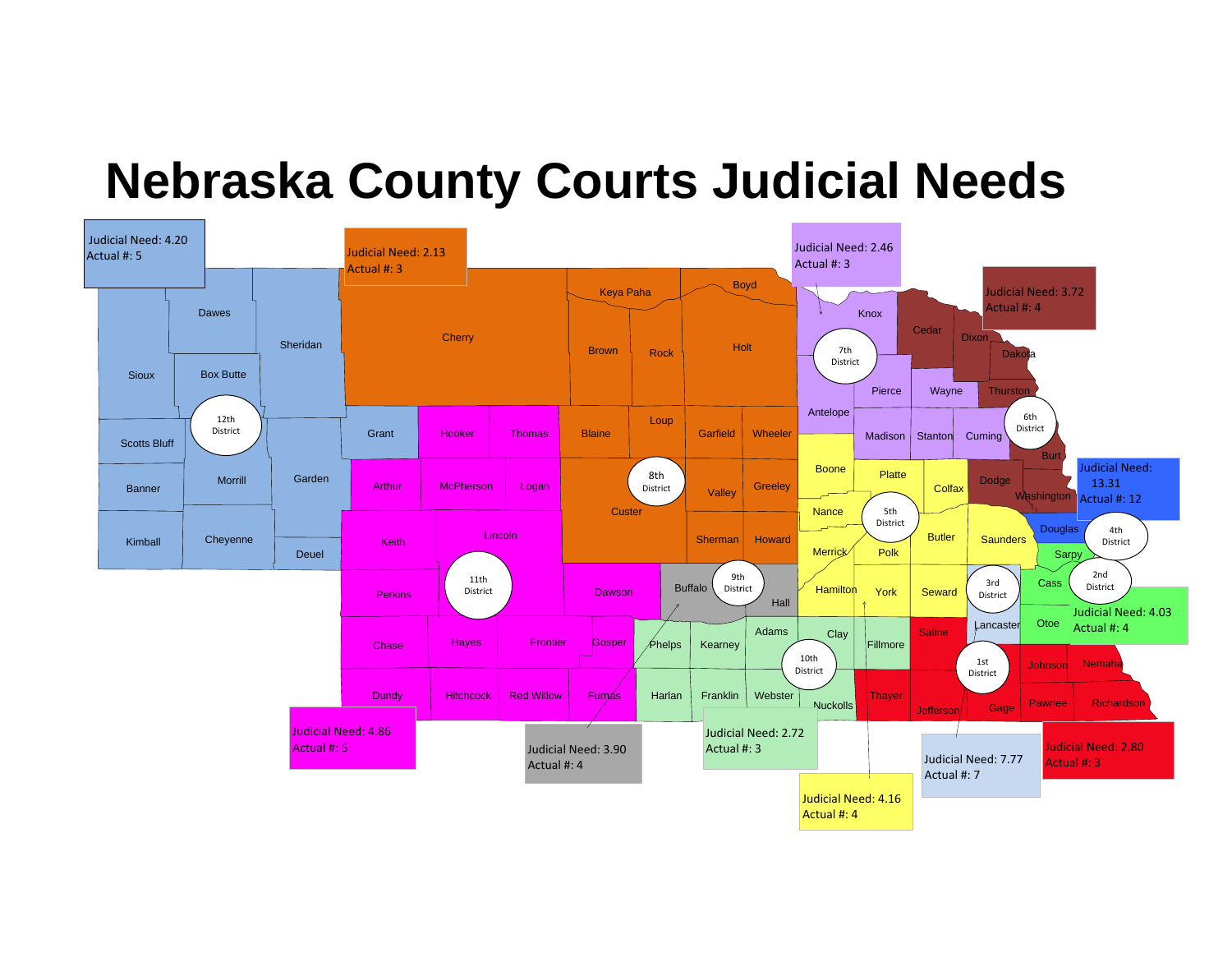### Weighted Caseload Report 1st Judicial District - County Court January 1, 2013 - December 31, 2013



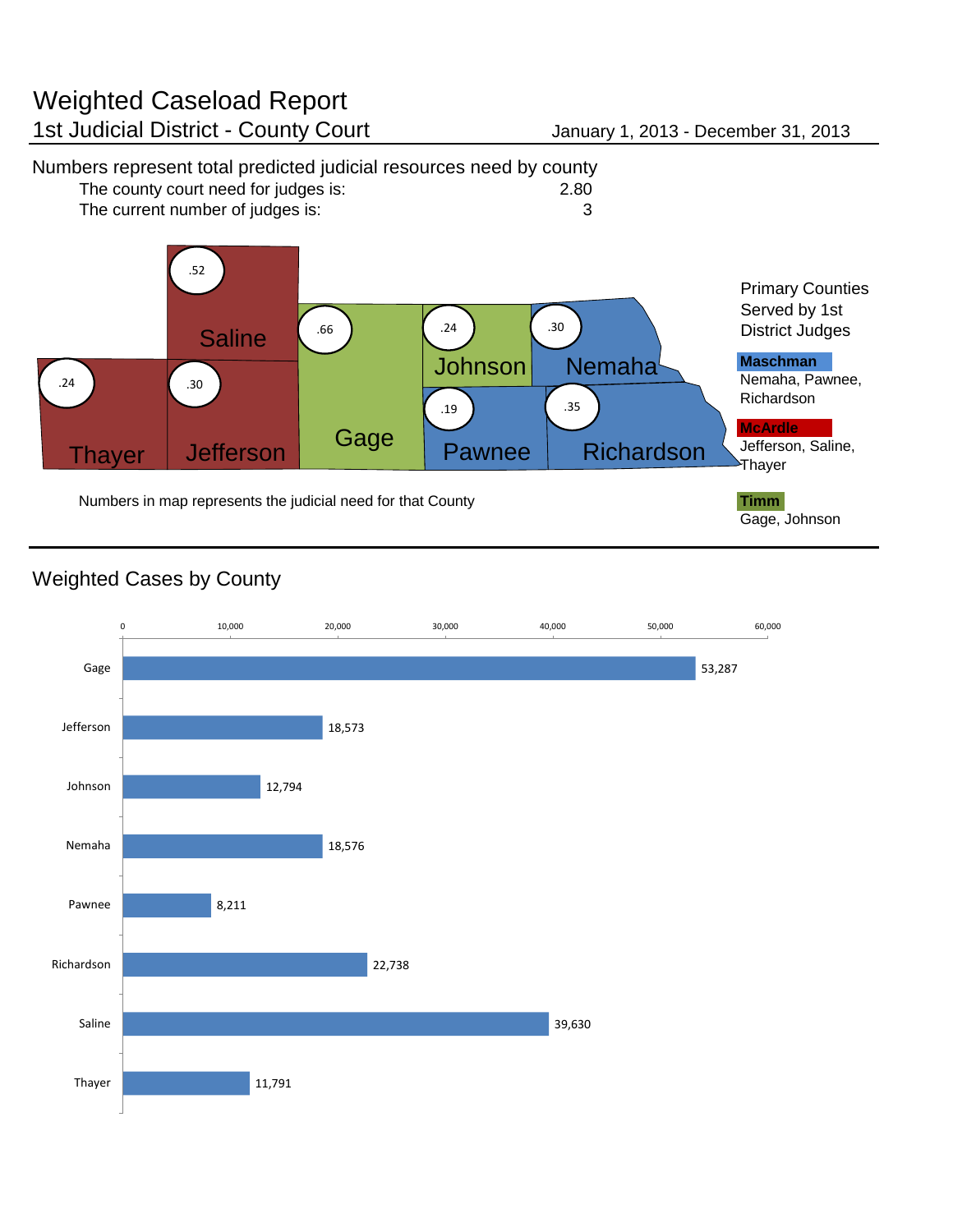



\*Sarpy County Juvenile Judge Robert O'Neal hears all Otoe County Juvenile Cases (Juvenile cases have been removed from Otoe County total weighted cases)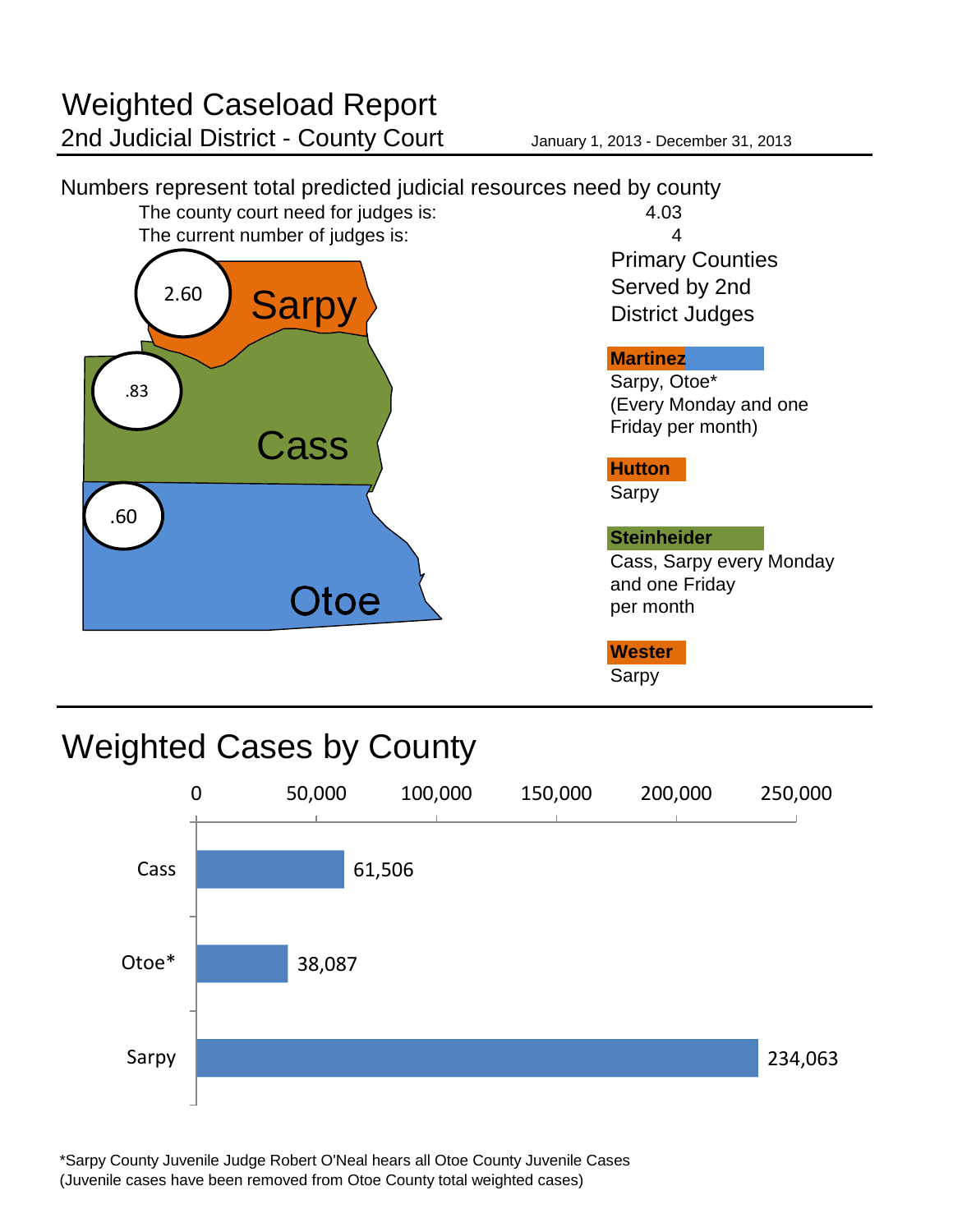### Number represents total predicted judicial resource The county court need for judges is: 7.77 The current number of judges is: 7 Judges Serving the 3rd District County **Court** Yardley **Strong Acton** Foster Fox Phillips<br>Pokorny Lancaster 7.77

#### Weighted Caseload by Case Type

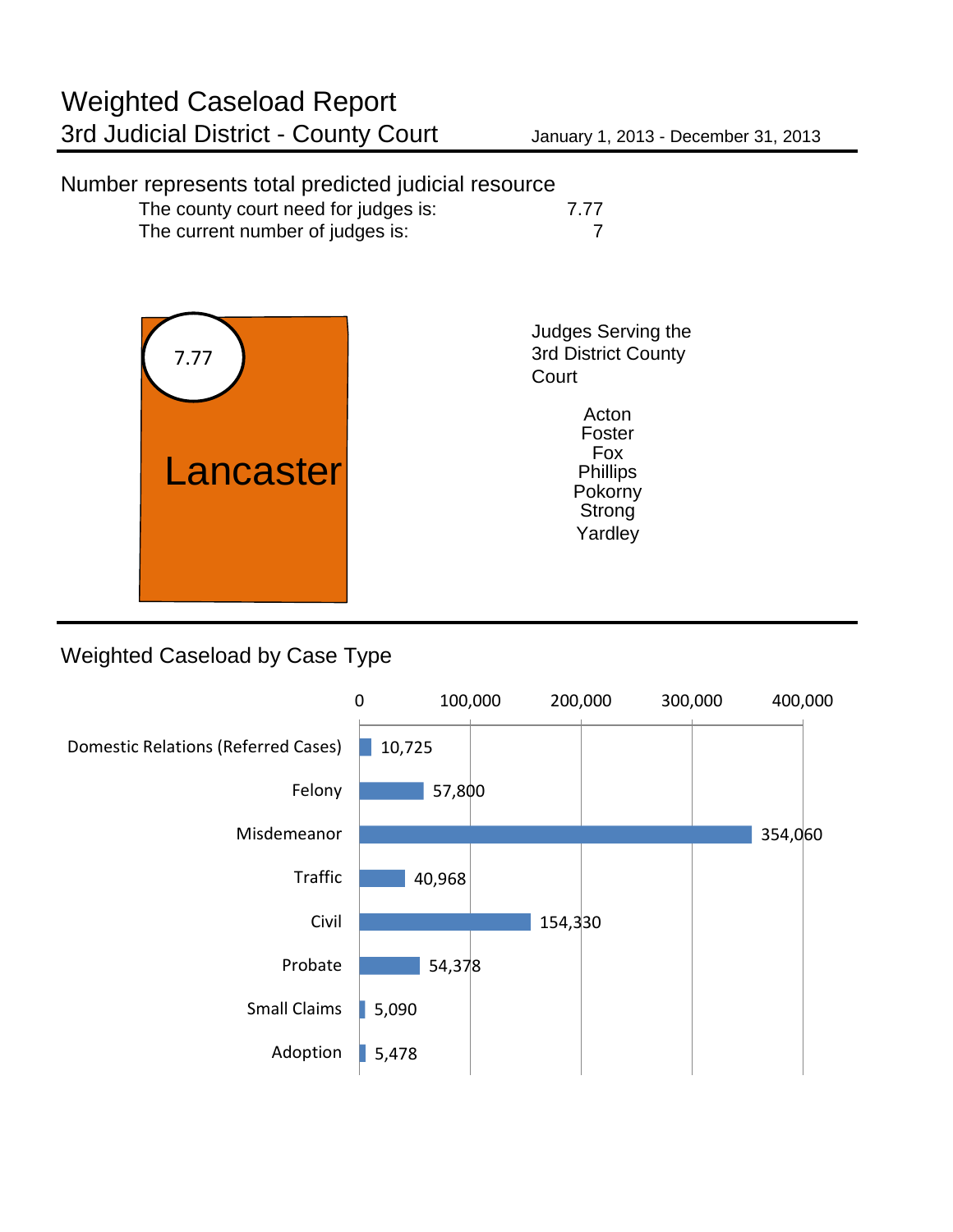#### Number represents total predicted judicial resource

| The county court need for judges is: | 13.31 |
|--------------------------------------|-------|
| The current number of judges is:     | 12    |

Judges Serving the 4th District County **Court** 

> Vaughn **Bazis Caniglia** Harmon **Hendrix Huber** Keim **Barrett** Lohaus Lowe **Marcuzzo McDermott**



## Weighted Cases by Type

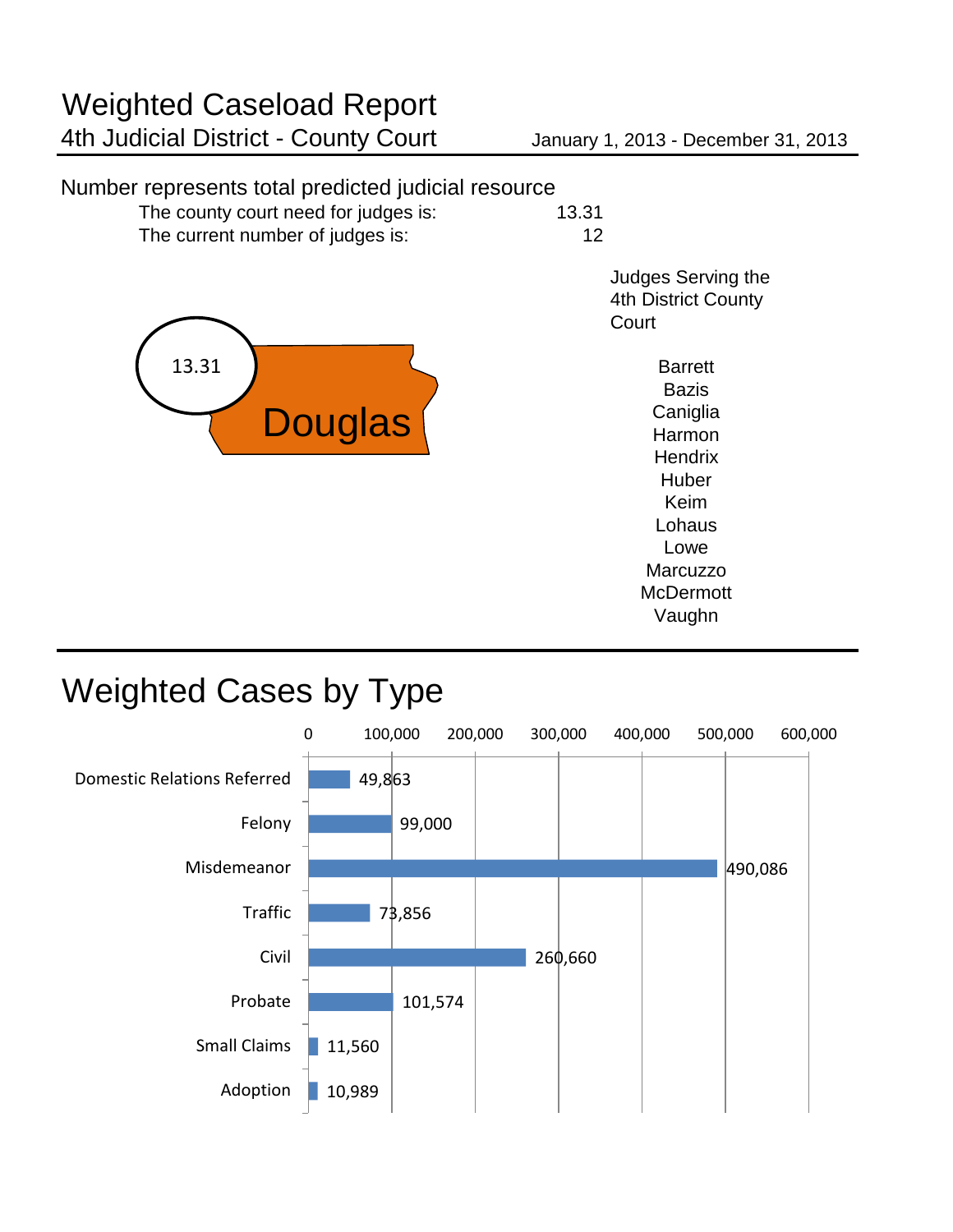

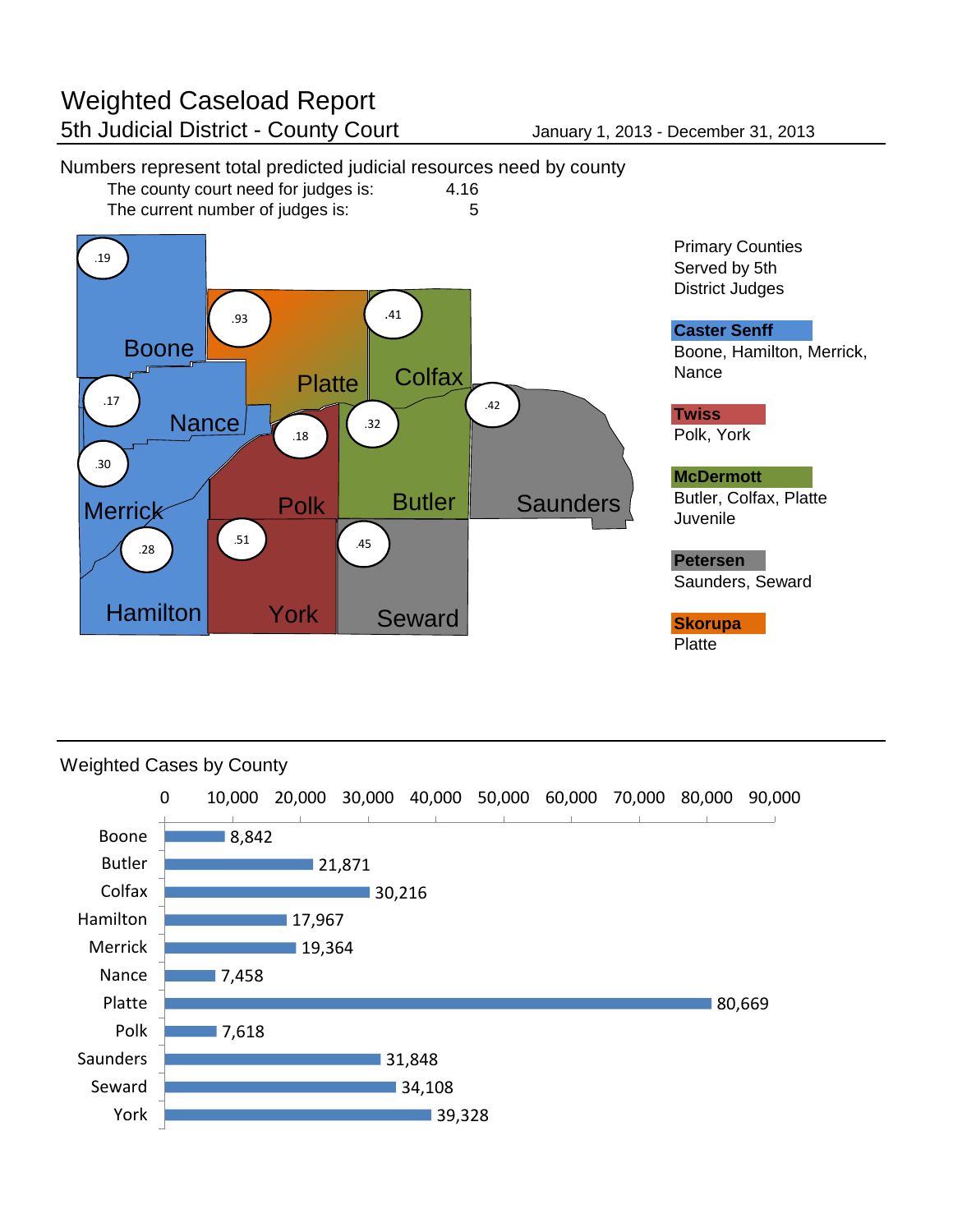### Numbers represent total predicted judicial resources need by county<br>The county court need for judges is: 3.72



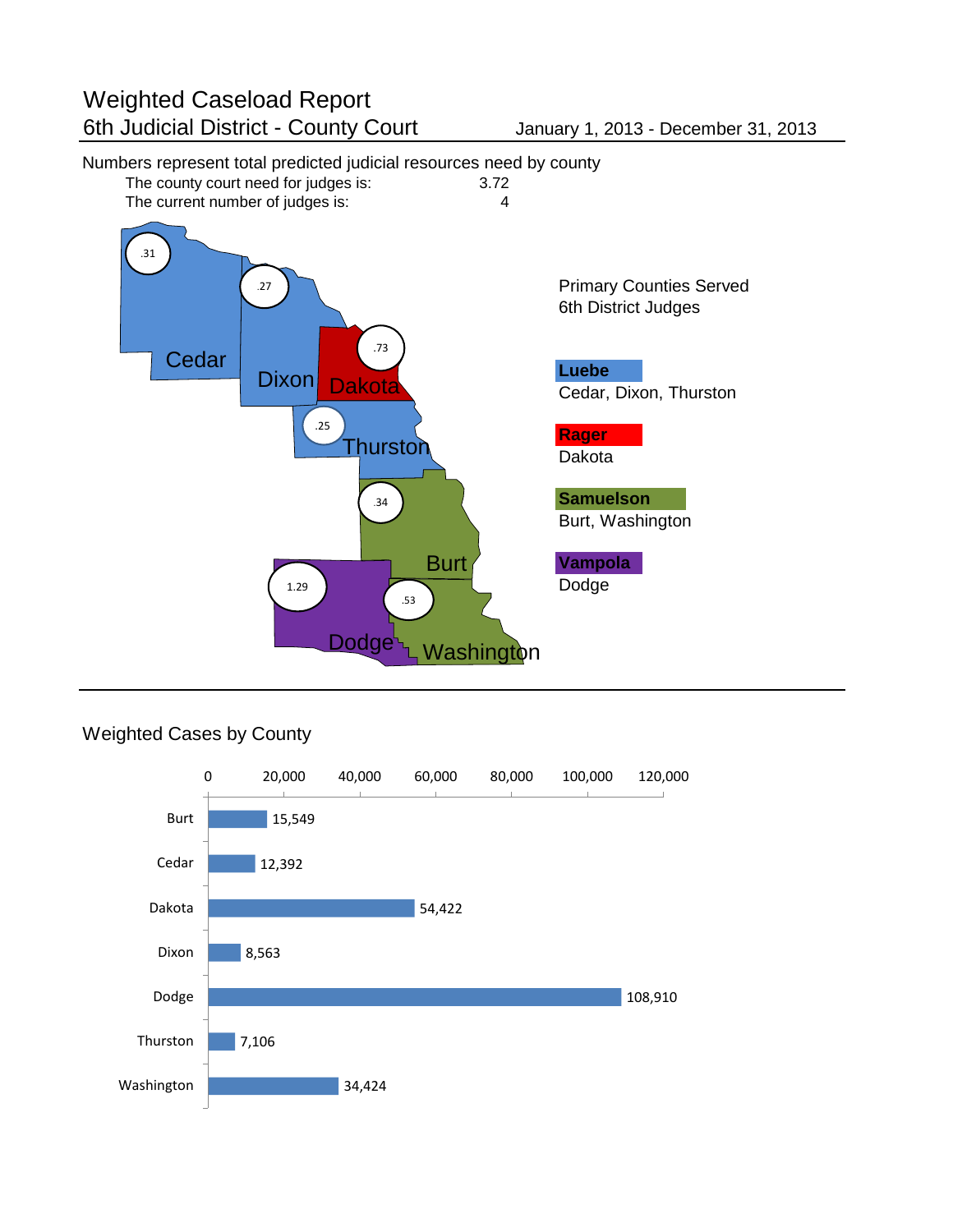

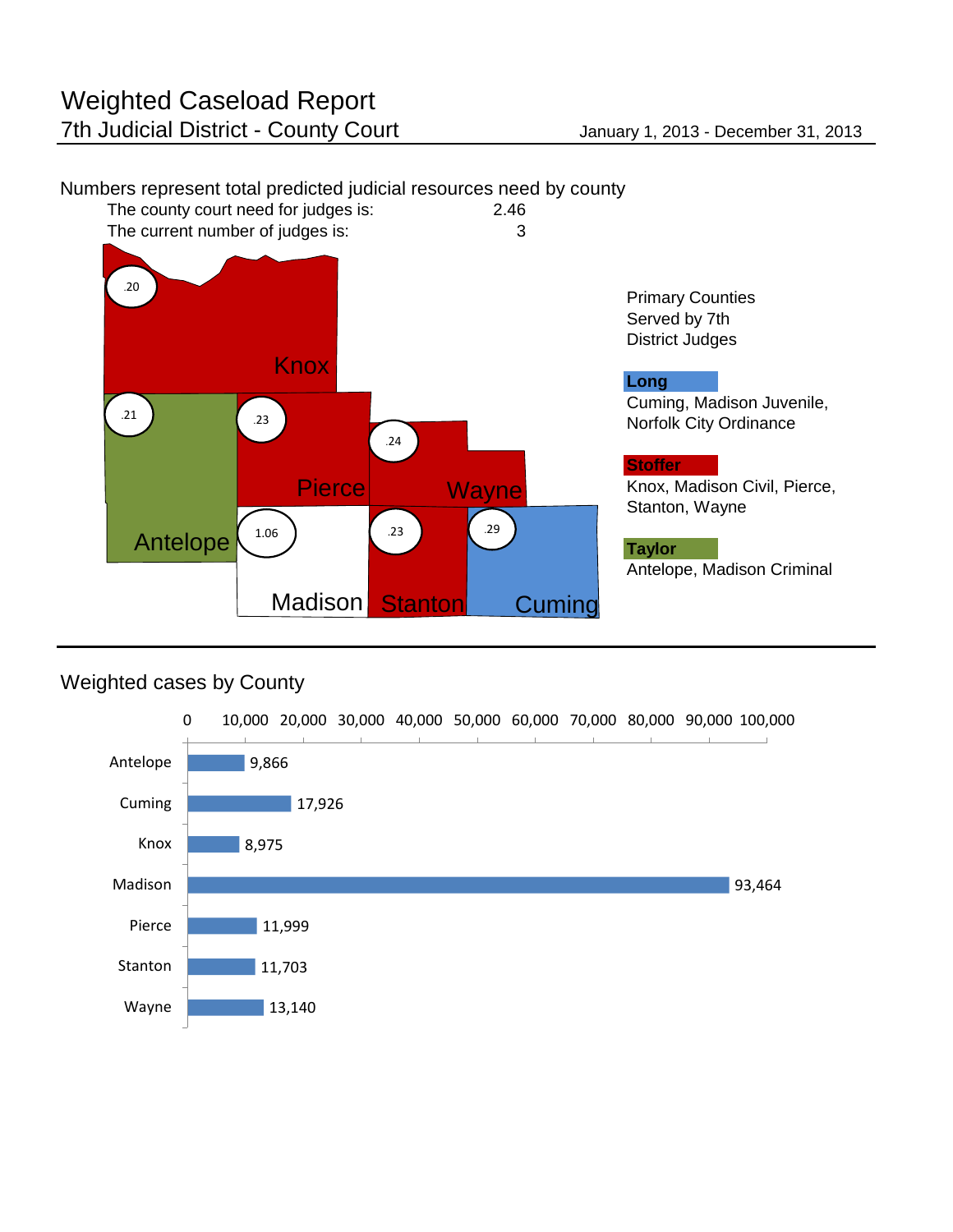

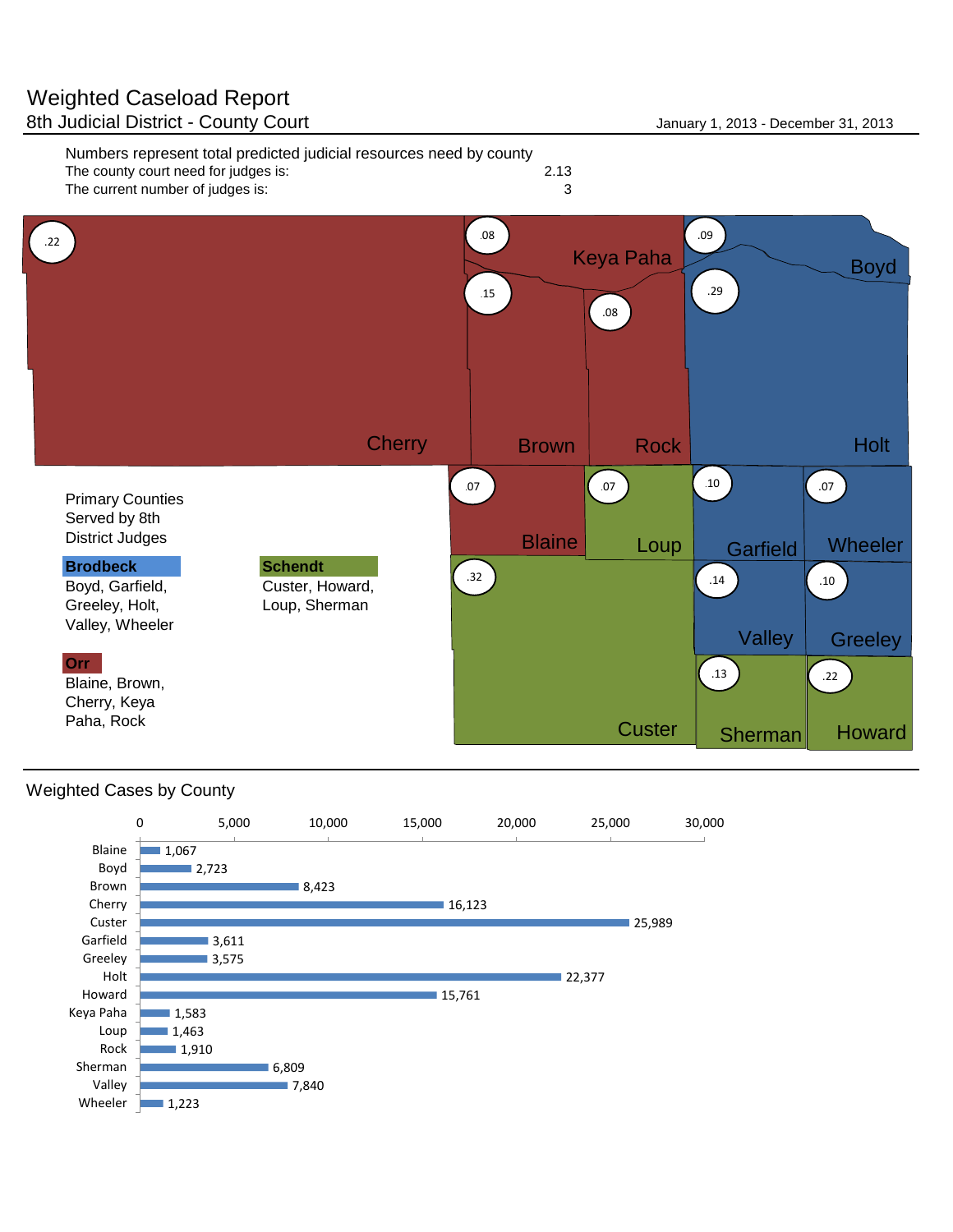#### **Numbers represent total predicted judicial resources need by county**



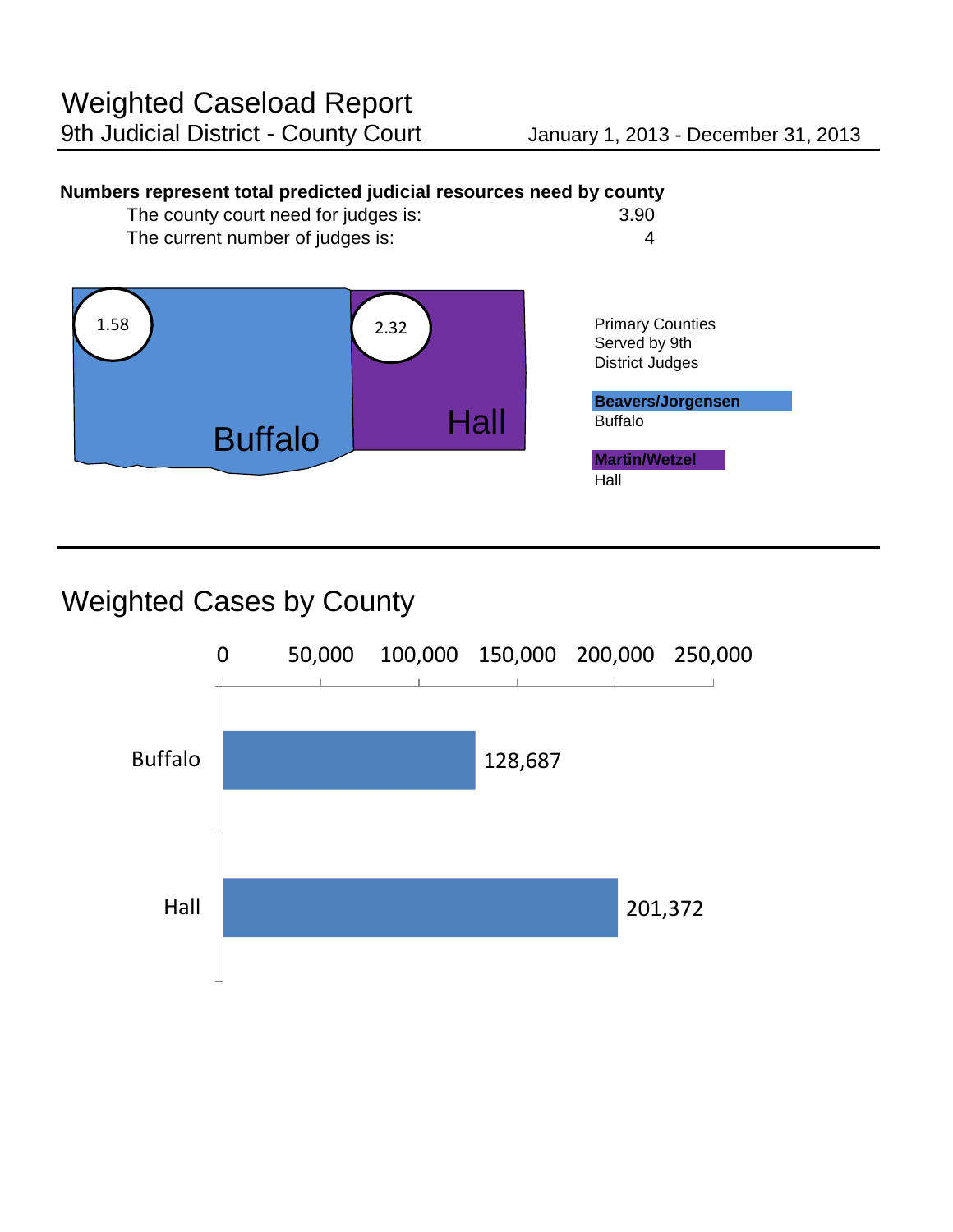The county court need for judges is: The current number of judges is: 3



Primary Counties Served by 10th District Judges

#### **Hoeft**

Adams (23%), Harlan, Kearney (66.7%), Phelps (87.5%)

#### **Offner**

Adams (35%), Clay (50%), Franklin, Nuckolls, Webster

#### **Burns**

Adams (42%), Clay (50%), Fillmore, Kearney (33.3%), Phelps (12.5%)

#### 81,586 12,927 12,892 11,432 10,364 15,846 9,496 23,032 9,660 0 10,000 20,000 30,000 40,000 50,000 60,000 70,000 80,000 90,000 Adams Clay Fillmore Franklin Harlan Kearney Nuckolls Phelps Webster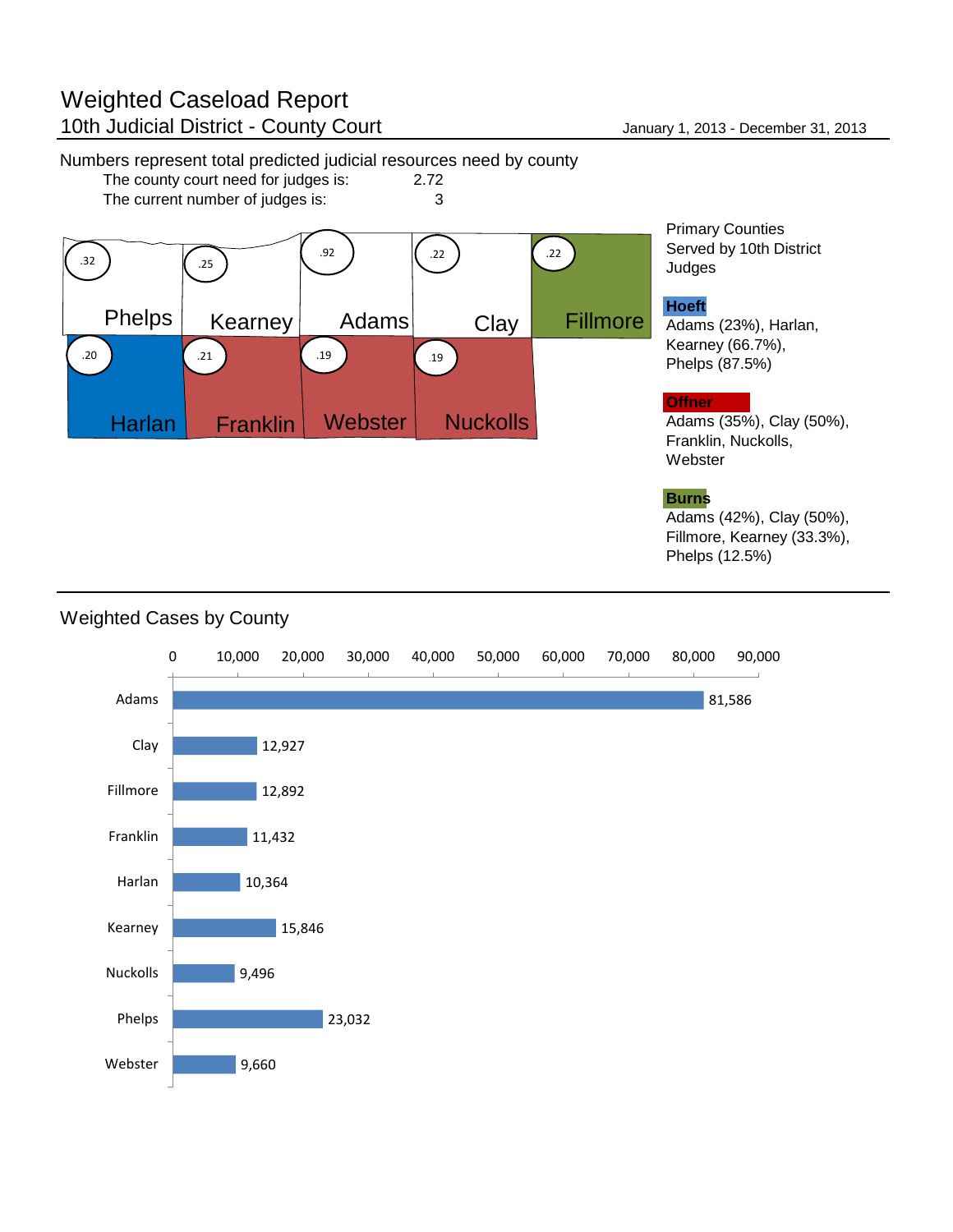#### Weighted Caseload Report 11th Judicial District - County Court **Internal County County County County County County County County County County County County County County County County County County County County County County County County County**